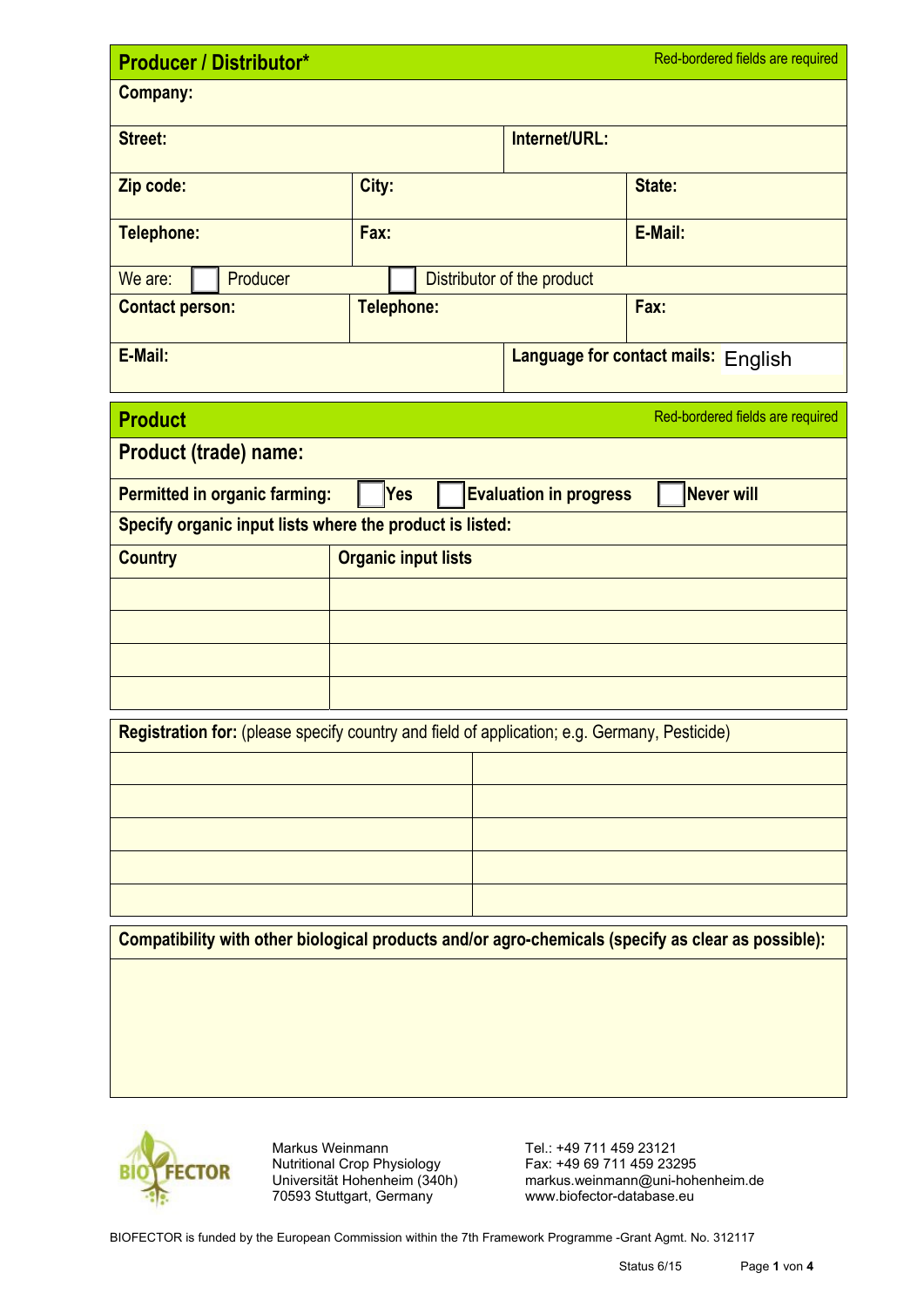| Active Ingredients (select and specify as clear as possible) |                              |  |  |  |
|--------------------------------------------------------------|------------------------------|--|--|--|
|                                                              | Natural inorganic compounds: |  |  |  |
|                                                              | Natural organic compounds:   |  |  |  |
|                                                              | Synthetic compounds:         |  |  |  |
|                                                              | Viruses:                     |  |  |  |
|                                                              | Bacteria:                    |  |  |  |
|                                                              | Fungi:                       |  |  |  |
|                                                              | Algae:                       |  |  |  |
|                                                              | Plants:                      |  |  |  |
|                                                              | Nematodes:                   |  |  |  |
|                                                              | Mites (Acari):               |  |  |  |
|                                                              | Insects:                     |  |  |  |
|                                                              | Others (free text):          |  |  |  |

**Crops or other treated objects (common and scientific names) (Specify as clear as possible):**

| Formulation type**: A mixed formulation of Capsule suspension and Emulsion, oil in water<br><b>SB</b> (soluble bag) |  |                          |  |  |
|---------------------------------------------------------------------------------------------------------------------|--|--------------------------|--|--|
| <b>Application form:</b>                                                                                            |  |                          |  |  |
| Soil<br>Root                                                                                                        |  |                          |  |  |
| Seed                                                                                                                |  | Above-ground plant parts |  |  |
| Seed stock                                                                                                          |  | Harvested plant parts    |  |  |
| Others (free text):                                                                                                 |  |                          |  |  |
| <b>Application mode:</b>                                                                                            |  |                          |  |  |
| Stem injection<br>Irrigation                                                                                        |  |                          |  |  |
| Watering                                                                                                            |  | <b>Dusting</b>           |  |  |
| Soil incorporation                                                                                                  |  | <b>Smoke formation</b>   |  |  |
| Seed treatment                                                                                                      |  | Fogging                  |  |  |
| <b>Spray</b>                                                                                                        |  | Vaporization             |  |  |
| Air-blast spray                                                                                                     |  | <b>Dipping</b>           |  |  |
| Others (free text):                                                                                                 |  |                          |  |  |



Markus Weinmann Nutritional Crop Physiology Universität Hohenheim (340h) 70593 Stuttgart, Germany

Tel.: +49 711 459 23121 Fax: +49 69 711 459 23295 markus.weinmann@uni-hohenheim.de www.biofector-database.eu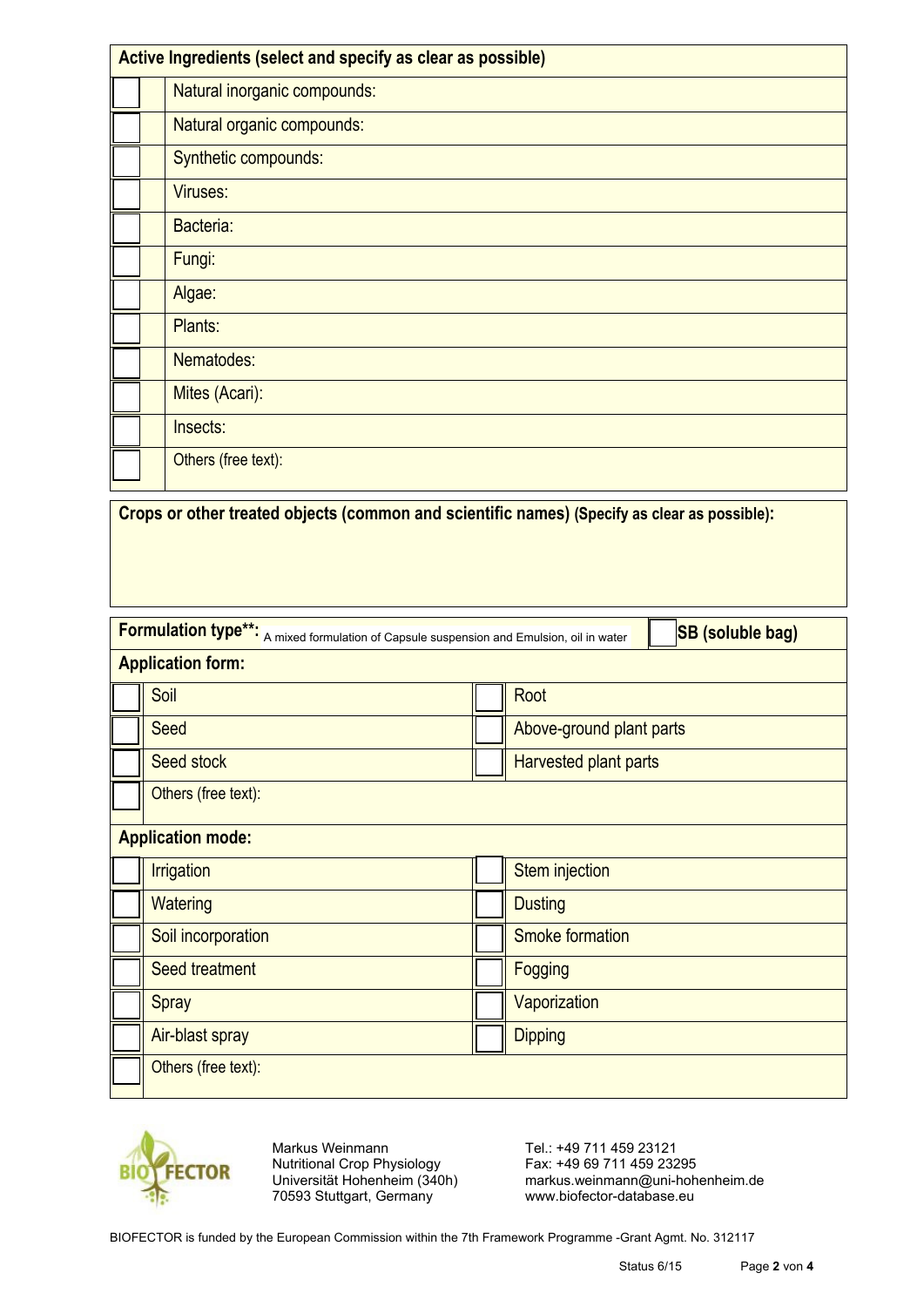| Intended activities according to major product classes                                                                                 |  |  |  |  |
|----------------------------------------------------------------------------------------------------------------------------------------|--|--|--|--|
| Mode of action (select and specify as clear as possible)                                                                               |  |  |  |  |
| Bio-stimulant: (direct effects on plant growth and/or development, e.g.: phytohormonal activity)                                       |  |  |  |  |
| Direct stimulation of root growth and/or development:                                                                                  |  |  |  |  |
| Direct stimulation of shoot growth and/or development:                                                                                 |  |  |  |  |
| Induction of generative development:                                                                                                   |  |  |  |  |
| Growth regulatory effects:                                                                                                             |  |  |  |  |
| Enhanced mycorrhization:                                                                                                               |  |  |  |  |
| Enhanced resistance to abiotic stresses:                                                                                               |  |  |  |  |
| Others:                                                                                                                                |  |  |  |  |
| Bio-fertilizer: (improved mineral nutritional status of the plant)                                                                     |  |  |  |  |
| <b>Biological nitrogen fixation:</b>                                                                                                   |  |  |  |  |
| Solubilization of mineral nutrients:                                                                                                   |  |  |  |  |
| Mineralization of organic compounds:                                                                                                   |  |  |  |  |
| Others:                                                                                                                                |  |  |  |  |
| Application purpose and/or target organisms other than the crop itself (common and scientific<br>name) (Specify as clear as possible): |  |  |  |  |
| Bio-control: (Biological control of pathogens, pests and/or weeds)                                                                     |  |  |  |  |
| Induced resistance:                                                                                                                    |  |  |  |  |
| Promoting plant defence mechanisms:                                                                                                    |  |  |  |  |
| <b>Competition for resources:</b>                                                                                                      |  |  |  |  |
| Hyperparasitism:                                                                                                                       |  |  |  |  |
| Production of antibiotics or other toxins:                                                                                             |  |  |  |  |
| Others:                                                                                                                                |  |  |  |  |
| Target organisms:                                                                                                                      |  |  |  |  |
| Fungi:                                                                                                                                 |  |  |  |  |
| Bacteria:                                                                                                                              |  |  |  |  |
| Pests:                                                                                                                                 |  |  |  |  |
| Virus:                                                                                                                                 |  |  |  |  |
| Others:                                                                                                                                |  |  |  |  |



Markus Weinmann Nutritional Crop Physiology Universität Hohenheim (340h) 70593 Stuttgart, Germany

Tel.: +49 711 459 23121 Fax: +49 69 711 459 23295 markus.weinmann@uni-hohenheim.de www.biofector-database.eu